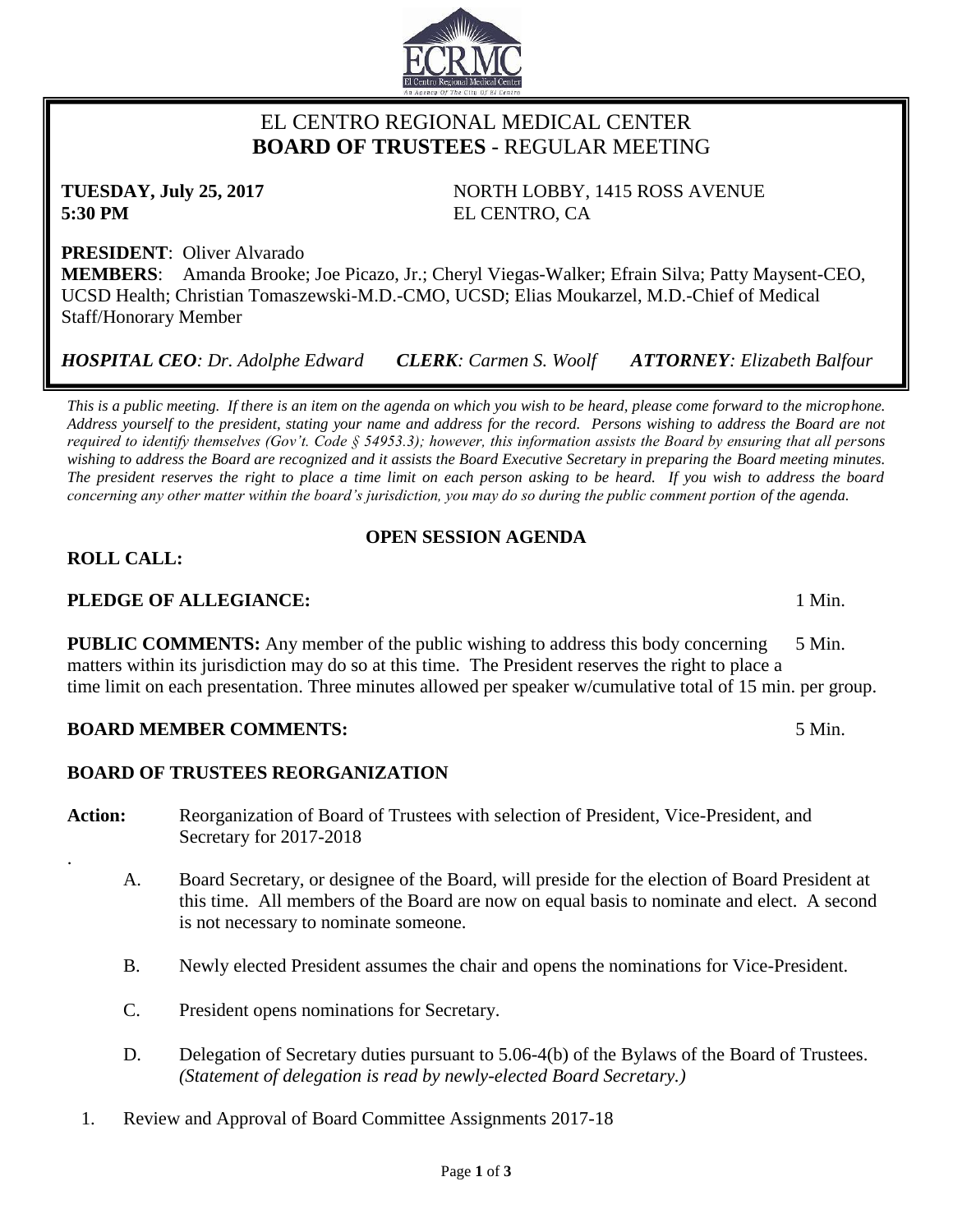# **BOARD OF TRUSTEES - REGULAR MEETING** EL CENTRO REGIONAL MEDICAL CENTER NORTH LOBBY, 1415 ROSS AVENUE, EL CENTRO, CA **TUESDAY, JULY 25, 2017**

### **CONSENT AGENDA:** *(Items 2-15)* 5 Min.

All items appearing here will be acted upon for approval by one motion, without discussion. Should any Board member or other person request that any item be considered separately, that item will be taken up at a time as determined by the President.

- 2. Review and Approval of Board of Trustees Minutes of Regular Meeting of June 27, 2017
- 3. Monthly Human Resources Statistical Update **Information** *(Finance)*
- 4. Marketing and Public Relations Report **Information** *(Strategic Planning)*
- 5. Project List **Information** *(Strategic Planning)*
- 6. Smoke and Tobacco Product-Free Property Policy **Information** *(Planning)*
- 7. Review and Approval of New Policy: Placenta Disposal, Placental Triage, and Release Policy and Procedure *(Bd. Quality)*
- 8. Review and Approval of New Policy: Vision Blood Bank Analyzer Testing Process Policy *(Bd. Quality)*
- 9. Review and Approval of New Policy: El Centro Regional Medical Center Multidisciplinary Nursing Research Council *(Bd. Quality)*
- 10. Review and Approval of New Policy: Adult Nicotine Withdrawal Guideline Policy *(Bd. Quality)*
- 11. Review and Approval of Triennial Review: Table of Contents for Pharmacy Policy & Procedure Manual *(Bd. Quality)*
- 12. Review and Approval of Triennial Review: Table of Contents for IV Guidelines Policy & Procedure Manual *(Bd. Quality)*
- 13. Review and Approval of Triennial Review: Table of Contents for Hemodialysis Policy & Procedure Manual *(Bd. Quality)*
- 14. Review and Approval of Revised Department of Surgery Rules and Regulations
- 15. Review and Approval of Revised Privilege Form Emergency Medicine Delineation of Privilege Form

#### **STRATEGIC PLANNING AND PUBLIC RELATIONS COMMITTEE REPORT,** Efrain Silva, Chair

16. Verbal Update on the Progress of the Medical Office Building Project - **Information**